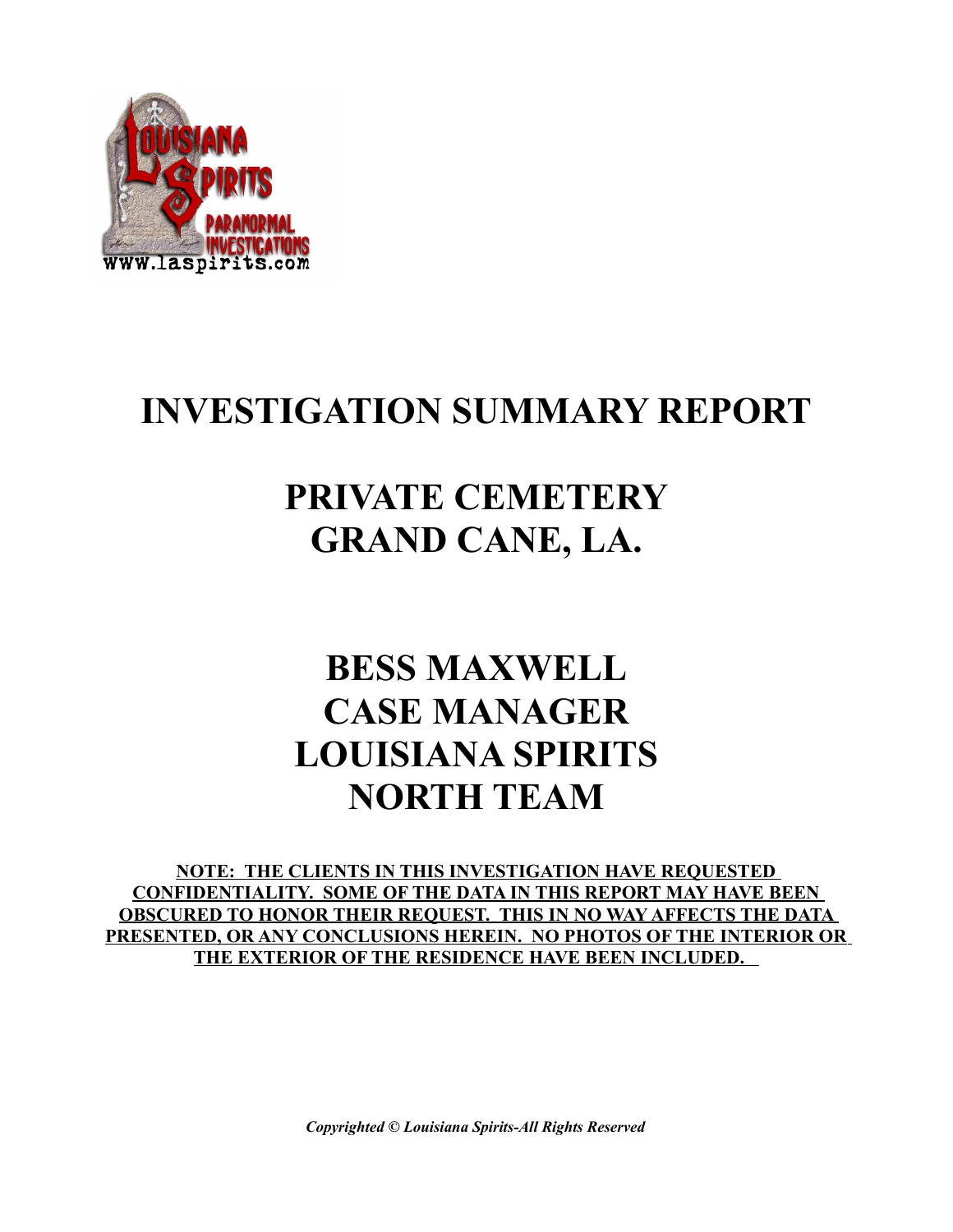# **HISTORY**

This cemetery is a family cemetery, on land still owned and occupied by the client.

#### **EXPERIENCES**

There are a reports of a sighting of lights, similar to lamps, being seen in the cemetery, with no one visible in the area. Some orbs with interior light sources have been photographed. Strange voices are also heard, with no one visible in the area to have spoken

## **INVESTIGATION**

DATE OF INVESTIGATION: August  $29<sup>th</sup>$ ,  $2015$ 

PARTICIPANTS: BESS MAXWELL, KEITH MYERS, KIRK CORMIER, CONNIE WILLIAMSON, TRACI MYERS, AND JAMES PALMER

EQUIPMENT: Digital Cameras, Infrared cameras and DVR system, Digital audio recorders, Ion Counters, P-SB7 Spirit Box, Infra-sound detection equipment, Digital thermometers, Various EMF meters including Tri-Fields, Motion detectors including geophone and laser grid systems, Ovilus interactive voice communications device.

INVESTIGATION: At the time and places tested, no anomalous photos were taken. No data was noted on video. Nothing unusual was detected by laser grid or geophone. No high EMF fields from AC current were found in any location likely to result in prolonged exposure. No anomalous hot spots or cold spots were noted. No anomalous motions were noted. One EVP voices was recorded. Four EVP clips formed by the P-SB7 were noted.

PERSONAL EXPERIENCES

NONE NOTED.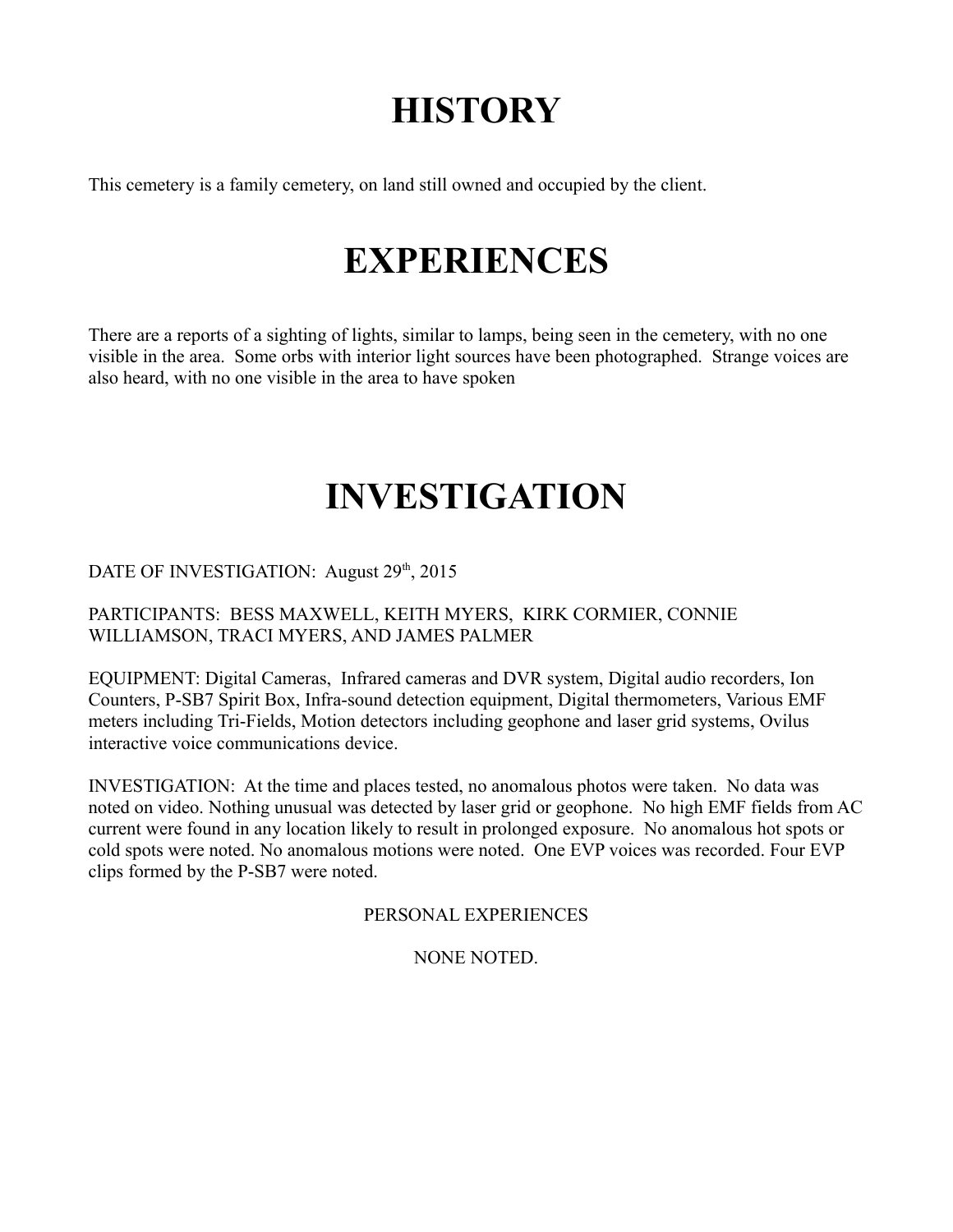#### **THE MODEL P-SB7 SPIRIT BOX**

**This device utilizes a milli-second adjustable forward or reverse sweep technique coupled with a white noise distribution between frequency steps. This is designed to add ambient sound energy for the production of real time EVP, allowing for instant feedback in communications attempts. See item 16 in "General Parameters of the EVP Phenomenon".** 

**BESS MAXWELL: ALL RECEIVED AS COMMENTS. CLIP ONE: FEMALE VOICE - "CHICKEN". NOTE: PROBABLY MEANT AS A TAUNT. CLIP TWO: MALE VOICE - "MARK". CLIP THREE: MALE VOICE - "WE GOT 'EM"!**

**CONNIE WILLIAMSON: BESS MAXWELL: HEY JAMES, EVERYBODY BE SAFE. I'M SORRY". MALE VOICE: "HEY"!**

#### **STANDARD EVP AUDIO, WITH NO INTENTIONALLY ADDED ENERGY SOURCE**

**CONNIE WILLIAMS: RECORDED AS RANDON, IN AN AREA WHERE STRANGE VOICES HAVE BEEN HEARD.**

**FEMALE VOICE, SINGING. SEVERAL TEAM MEMBERS WERE IN THE AREA AND NONE WERE SINGING.**